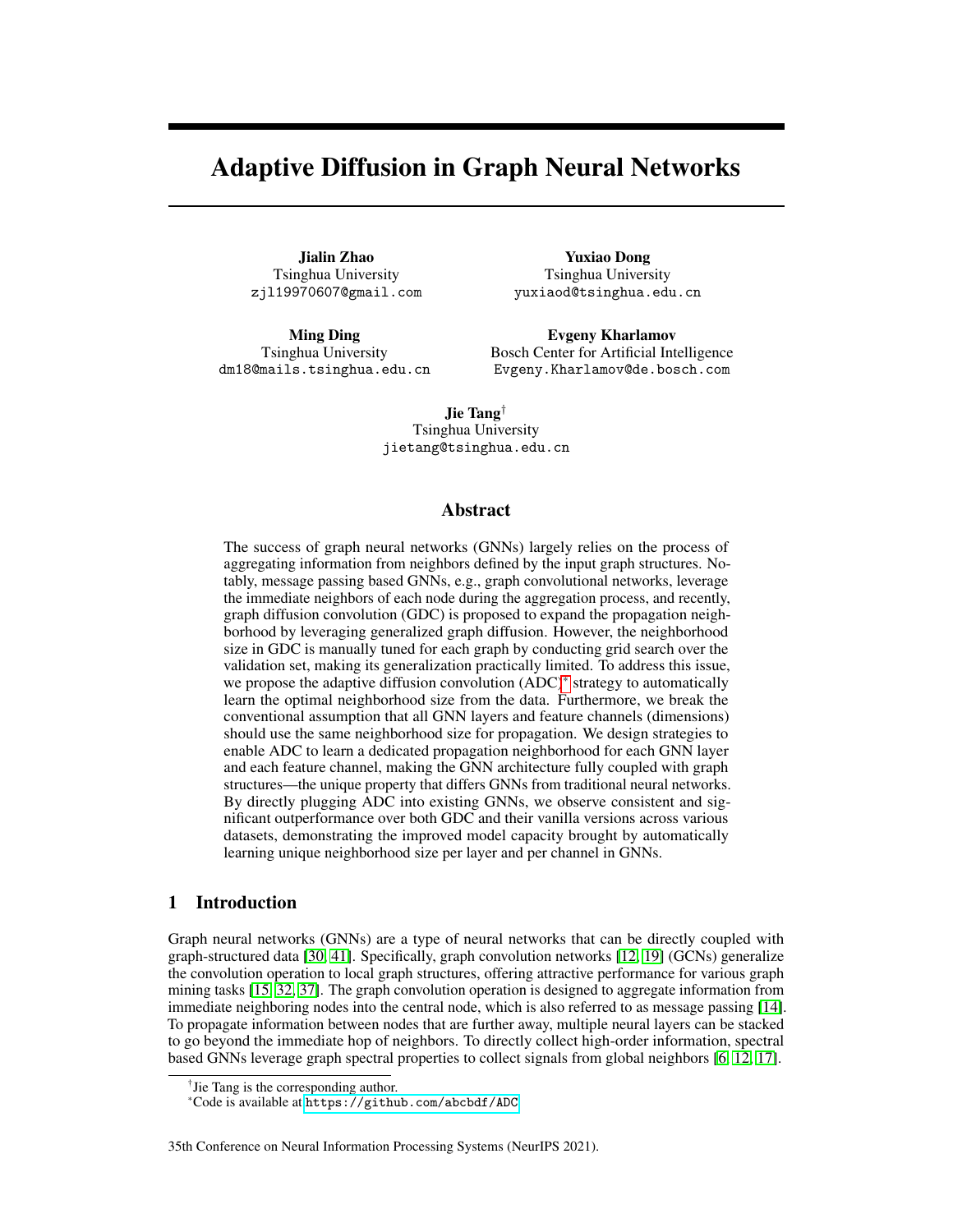Though generating promising results, both strategies are limited to a pre-determined and fixed neighborhood for passing and receiving messages. Essentially, these methods have an implicit assumption that all graph datasets share the same size of receptive field during the message passing process. To break this, graph diffusion convolution (GDC) [\[21\]](#page-10-3) was recently proposed to extend the discrete message passing process in GCN to a diffusion process, enabling it to aggregate information from a larger neighborhood. For each input graph, GDC hand-tunes the best neighborhood size for feature aggregation by grid-searching the parameters on the validation set, making its practical application limited and sensitive.

To eliminate the manual search process of the optimal propagation neighborhood in GDC, we propose the adaptive diffusion convolution (ADC) strategy that supports learning the optimal neighborhood from the data automatically. ADC achieves this by formalizing the task as a bilevel optimization problem [\[11\]](#page-9-5), enabling the customized learning of *one* optimal propagation neighborhood size for each dataset. In other words, all GNN layers and feature channels (dimensions) share the same neighborhood size during message passing on each graph.

To further this direction, we also enable ADC to automatically learn a customized neighborhood size for each GNN layer and each feature channel from data. By learning a unique propagation neighborhood for each layer, ADC can empower GNNs to capture neighbors' information from diverse graph structures, which is fully dependent on the data and downstream learning objective. Similarly, by learning distinct neighborhood size for each feature channel, GNNs are then capable of selectively modeling each neighbor's multiple feature signals. Altogether, ADC makes GNNs fully coupled with the graph structures and all feature channels.

By design, ADC is a general plugin that can be directly applied to existing GNN models. By plugging it on several GNNs, we show that the upgraded GNNs can offer significant performance advances over their vanilla versions across a wide range of datasets. Furthermore, experimental results also show that by learning the propagation neighborhood size automatically, ADC can consistently outperform GDC, which customizes this for each dataset by grid search. Finally, we demonstrate that GNNs' model capacity can benefit from the better coupling between the its architecture, graph structures, and feature channels, that is, by learning dedicated neighborhood size for each GNN layer and feature channel.

## 2 Neighborhood Radius in GNNs

We focus on the problem of semi-supervised node classification. The input includes an undirected network  $G = (V, E)$ , where the node set V contains of n nodes  $\{v_1, ..., v_n\}$  and E is the edge set, and  $A \in R^{n \times n}$  is the symmetric adjacency matrix of graph G. Given the input feature matrix X and a subset of node label Y, the task is to predict the labels of remaining nodes.

#### 2.1 Neighborhood Radius in Message Passing Networks

The convolution operation on graphs can be described as the process of neighborhood feature aggregation or message passing [\[14\]](#page-9-2). The message passing graph convolutional networks can be simply defined as:

<span id="page-1-0"></span>
$$
\mathbf{H}^{(l)} = \gamma^{(l)}(\varphi^{(l)}(\mathbf{H}^{(l-1)}), G) \tag{1}
$$

where  $\mathbf{H}^{(l)}$  denotes the hidden feature of layer l with  $\mathbf{H}^{(0)} = \mathbf{X}$  and X as the input feature,  $\varphi(\cdot)$ denotes feature transformation and  $\gamma(\cdot)$  denotes feature propagation. Take GCN [\[19\]](#page-10-1) for example. The feature transformation and feature propagation functions correspond to  $\varphi(\mathbf{H}) = \mathbf{H}W$ ,  $\gamma(\mathbf{\hat{H}}, G) =$  $\tilde{D}^{-\frac{1}{2}}\tilde{A}\tilde{D}^{-\frac{1}{2}}\hat{H}$ , respectively, in which  $D$  is the diagonal degree matrix with  $\tilde{D}_{ii}=\sum_j \tilde{A}_{ij}$ , and  $\hat{H}$ denotes hidden feature after transformation. Note that GCN uses the adjacency matrix  $\overrightarrow{A}$  with self loop, so it actually uses  $\tilde{A} = I + A$ . To simplify the notations, we use T to denote  $\tilde{D}^{-\frac{1}{2}}\tilde{A}\tilde{D}^{-\frac{1}{2}}$ .

Straightforwardly, the feature transformation function  $\varphi(\cdot)$  describes how features transform inside each node and the feature propagation function  $\gamma(\cdot)$  describes how features propagate between nodes. Essentially, how good a GNN model can utilize graph structures heavily depends on the design of the feature propagation function.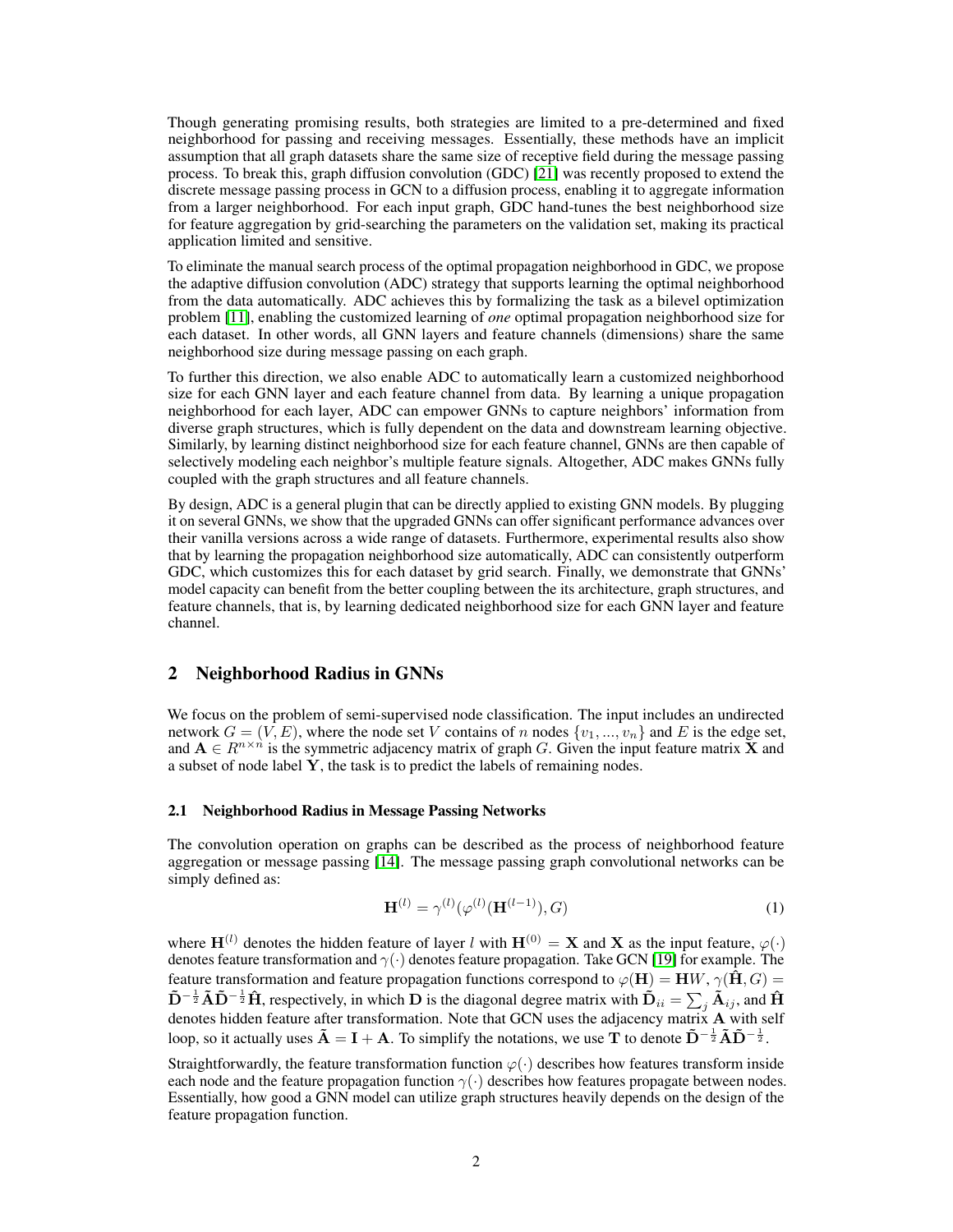**Neighborhood radius** r. Most graph-based models can be represented as  $\gamma^{(l)}(\hat{\mathbf{H}}, G) = f(\mathbf{T})\hat{\mathbf{H}}$ , where  $f(T)$  is a matrix that can be generated by T. So  $f(T)$  can be represented as  $f(T)$  =  $\sum_{k=0}^{\infty} \hat{\theta}_k \mathbf{T}^k$ . To quantify how far each node could aggregate features from, we define the neighbor- $\overline{\text{hood}}$  radius of a node as r:

<span id="page-2-1"></span>
$$
r = \frac{\sum_{k=0}^{\infty} \theta_k k}{\sum_{k=0}^{\infty} \theta_k}
$$
 (2)

Here,  $\theta_k$  denotes the influence from k-step-away nodes. For a large r, this means the model puts more emphasis on long distance nodes, i.e., global information. For a small  $r$ , this means the model amplifies local information.

**Neighborhood radius r in GCN.** For GCN, the neighborhood radius  $r = 1$ , which is just range of nodes directly connected to it. To collect information beyond direct connections, it is required to stack multiple GCN layers to reach high-order neighborhoods.

**Neighborhood radius r in multi-hop models.** There are attempts to improve GCN's feature propagation function from first-hop neighborhood to multi-hop neighborhood, such as MixHop [\[2\]](#page-9-6), JKNet [\[38\]](#page-11-2), and SGC [\[35\]](#page-10-4). For example, SGC [35] uses feature propagation function  $\gamma(\hat{H}, G)$  =  $T^K \hat{H}$ , where  $T = \tilde{D}^{-\frac{1}{2}} \tilde{A} \tilde{D}^{-\frac{1}{2}}$ . In other words, the neighborhood radius  $r = K$  for SGC, which is the range of neighborhoods to collect information from each GNN layer. However, for all multi-hop models, the discrete nature of hop numbers makes  $r$  non-differentiable.

#### 2.2 Neighborhood Radius in Graph Diffusion Convolution

Recently, a line of work has been focused on generalizing feature propagation from discrete hops to continuous graph diffusion [\[21,](#page-10-3) [36,](#page-11-3) [40\]](#page-11-4). Notably, graph diffusion convolution (GDC) addresses this by the following propagation setup [\[21\]](#page-10-3):

<span id="page-2-0"></span>
$$
\gamma^{(l)}(\hat{\mathbf{H}}, G) = \sum_{k=0}^{\infty} \theta_k \mathbf{T}^k \hat{\mathbf{H}} \tag{3}
$$

where k is summed from 0 to infinity, making each node aggregate information from the whole graph. In Eq[.3,](#page-2-0) the weight coefficients should satisfy  $\sum_{k=0}^{\infty} \theta_k = 1$  such that the signal strength is not amplified nor reduced through the propagation. The two commonly-used sets of weight coefficients [\[21,](#page-10-3) [36,](#page-11-3) [40\]](#page-11-4) are generated from personalized PageRank ( $\theta_k = \alpha(1-\alpha)^k$ ) [\[27\]](#page-10-5) and the heat kernel  $(\theta_k = e^{-t} \frac{t^k}{k!}$  $\frac{t^{n}}{k!}$ ) [\[22\]](#page-10-6), respectively. In this work, we focus on heat kernel.

Heat kernel. Heat kernel incorporates prior knowledge into the GNN model, which means the feature propagation between nodes follows Newton's law of cooling [\[34\]](#page-10-7), i.e., the feature propagation speed between two nodes is proportional to the difference between their features. Formally, this prior knowledge can be described as:

<span id="page-2-2"></span>
$$
\frac{d\mathbf{x}_i(t)}{dt} = -\sum_{j \in N(i)} \tilde{\mathbf{A}}_{ij}(\mathbf{x}_i(t) - \mathbf{x}_j(t))
$$
\n(4)

where  $N(i)$  denotes the neighborhood of node i,  $\mathbf{x}_i(t)$  represents the feature of node i after diffusion time  $t$ . This differential equation can be solved as:

$$
\mathbf{X}(t) = \mathbf{H}_t \mathbf{X}(0) \tag{5}
$$

where  $\mathbf{X}(t)$  means the feature matrix after diffusion time t and  $\mathbf{H}_t = e^{-(\mathbf{I}-\mathbf{T})t}$  is the heat kernel.

**Neighborhood radius**  $r_h$  in diffusion models. According to the definition of neighborhood radius Eq. [2,](#page-2-1) the heat kernel version of the GDC has neighborhood radius  $r_h$  as

$$
r_h = \frac{\sum_{k=0}^{\infty} \theta_k k}{\sum_{k=0}^{\infty} \theta_k} = \frac{\sum_{k=0}^{\infty} e^{-t} \frac{t^k}{k!} k}{\sum_{k=0}^{\infty} e^{-t} \frac{t^k}{k!}} = \frac{e^{-t} \sum_{k=0}^{\infty} \frac{t^k}{k!} k}{e^{-t} \sum_{k=0}^{\infty} \frac{t^k}{k!}} = \frac{e^{-t} (e^t t)}{e^{-t} e^t} = t
$$
(6)

This suggests that t is the neighborhood radius for the heat kernel based GDC, that is, t becomes a perfect continuous substitute for the hop number in multi-hop models.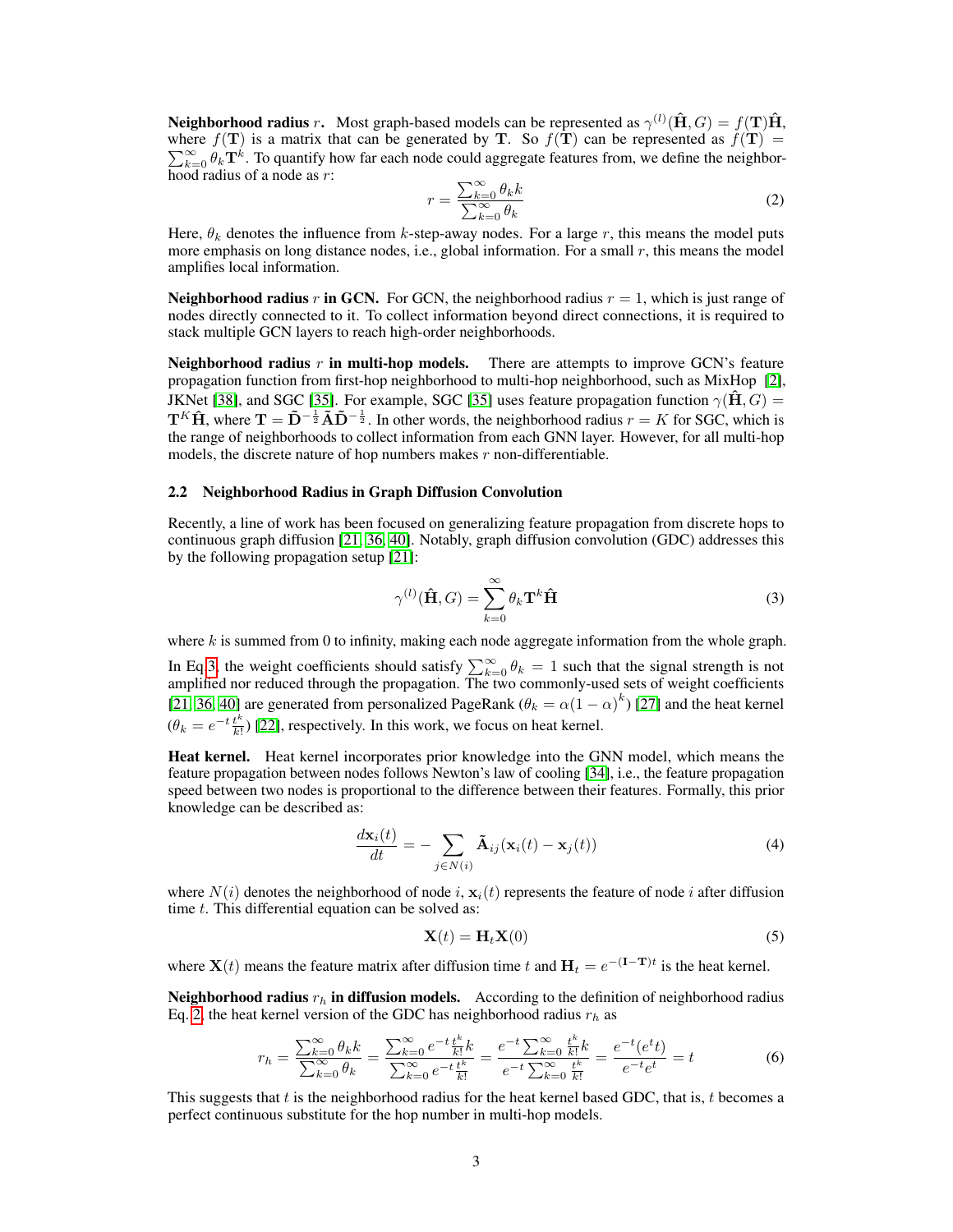<span id="page-3-0"></span>

Figure 1: Comparison among fixing t (red), training t on train set (blue), training t on validation set (green), and training t separately for each feature channel on validation set (black). The results are reported by using the Heat Kernel version of GCN on the Cora dataset. Training t on validation set can prevent overfitting.

## 3 Adaptive Diffusion Convolution

Recall that the heat kernel version of graph diffusion convolution (GDC) has the following feature propagation function as

<span id="page-3-1"></span>
$$
\gamma^{(l)}(\hat{\mathbf{H}}, G) = e^{-\mathbf{L}t}\hat{\mathbf{H}} = \sum_{k=0}^{\infty} e^{-t} \frac{t^k}{k!} \mathbf{T}^k \hat{\mathbf{H}}
$$
(7)

where the Laplacian matrix  $\mathbf{L} = \mathbf{I} - \mathbf{T}$ . For each graph dataset, it requires the manual grid search step to determine the neighborhood radius related parameter  $t$ . Moreover,  $t$  is fixed for all feature channels and propagation layers in each dataset. In this work, we explore how to adaptively learn the neighborhood radius from data for each graph and further examine the potential to generalize it for different feature channels and GNN layers.

## 3.1 Training Neighborhood Radius

Diffusion convolution enables us to replace GNNs' discrete feature propagation function with the continuous heat kernel. Instead of hand-tuning t, we can calculate the gradient of t and update t to converge to an optimal neighborhood, which is the same to learning other weight and bias parameters in the model.

Figure [1](#page-3-0) shows the training process of learning t. With more epochs, both  $t$  and training loss decrease when learning on the training set (blue). Meanwhile, the validation and test accuracies drop dramatically as t tends to zero (more epochs)—representing each node could only use its own features to predict the label. That is, learning t directly on the training set causes overfitting. This phenomenon has also been observed in GDC [\[21\]](#page-10-3). The authors found that strong regularization on the difference of  $\theta_{k+1} - \theta_k$  could help overcome the overfitting issue. However, that would require hand-tuning the regularization factor for every dataset, which is similar to hand-tuning  $t$  itself, e.g., by grid search, further limiting the generalization of the model.

To address this issue, we propose a method of training  $t$  by using the gradient of the model on the validation set. The goal for the model is to find  $t^*$  that minimizes the validation loss  $\mathcal{L}_{val}(t, w^*)$ , where w denotes all the other trainable parameters in the feature transformation function and  $w^*$ denotes the set of parameters that minimize the training loss  $\mathcal{L}_{train}(t, w)$ . This strategy can be formalized as a bilevel optimization problem [\[3,](#page-9-7) [11\]](#page-9-5):

$$
t^* = \arg\min_t \mathcal{L}_{val}(t, w^*(t))
$$
\n(8)

$$
w^*(t) = \arg\min_w \mathcal{L}_{train}(t, w)
$$
\n(9)

By doing so, every time we update  $t$ , we need to make  $w$  converge to the optimal value, which is too expensive to train. An approximation method is to update  $t$  every time we update  $w$ , that is,

$$
w^{(e+1)} = w^{(e)} - \alpha_1 \nabla_w \mathcal{L}_{train}(t^{(e)}, w^{(e)})
$$
\n(10)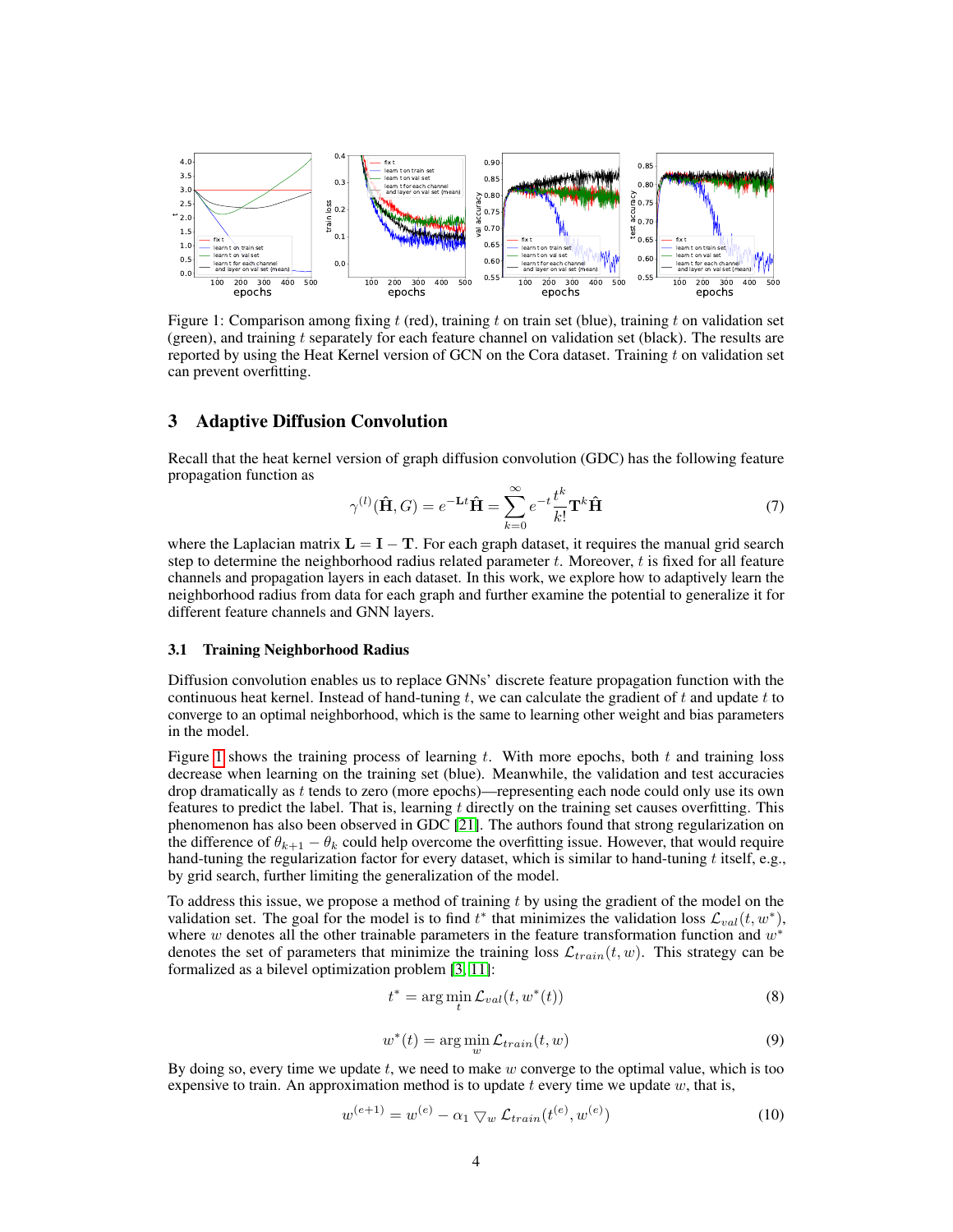$$
t^{(e+1)} = t^{(e)} - \alpha_2 \nabla_t \mathcal{L}_{val}(t^{(e)}, w^{(e+1)})
$$
\n(11)

where e denotes the number of training epochs,  $\alpha_1$  and  $\alpha_2$  denote the learning rate on the training and validation sets, respectively. The similar idea has been proposed in the gradient-based hyperparameter tuning [\[24\]](#page-10-8) and neural architecture search [\[23\]](#page-10-9). Figure [1](#page-3-0) shows that using this method (green lines) helps avoid overfitting and thus offers better generalization, as there is no sign of test accuracy drop. Meanwhile,  $t$  does not diminish to zero, indicating the meaningful learning of this parameter neighborhood radius.

#### 3.2 Training Neighborhood Radius for Each Layer and Channel

Conventional GNNs use the predetermined neighborhood radius for feature propagation. GDC proposes to use different neighborhood radius t for different datasets by hand-tuning the values. The above method furthers this direction by automatically learning the radius  $t$  from the given graph. This implies that one  $t$  for one dataset, that is, the same  $t$  for all GNN layers and all feature channels (dimensions).

Adaptive diffusion convolution (ADC). The natural question arises here is whether we can have a unique t for each layer and channel, making them adaptive for the final learning objective. The obstacle that prevents previous models from achieving this lies in the infeasible challenge of hand-tuning or grid-searching the propagation function separately for each feature channel and GNN layer, given that as the number of parameters increases, the time

<span id="page-4-0"></span>

Figure 2: Illustration of the Adaptive Diffusion Convolution (ADC). For the hidden feature  $\hat{H}_i$  of feature channel i in layer  $l$ , we train a separate feature propagation function  $\gamma^{(l)}(\hat{\mathbf{H}}, G)_i$  with a unique neighborhood radius  $t_i^{(l)}$ . When t is large (e.g.,  $t=3$ ), the contributions from close (e.g., in 1-hop) and distant neighbors (e.g., in 3-hop) have little difference (shown as the relatively similar color shading across different hops). When t is small (e.g.,  $t=1$ ), the contributions from close neighbors are much more significant than from distant neighbors (shown as dark color concentrated around center).

complexity increases exponentially. However, the aforementioned strategy for updating  $t$  during the training of the model empowers us to adaptively learn specific  $t$  for all layers and all feature channels.

Straightforwardly, we have the adaptive diffusion convolution (ADC) by extending the feature propagation function in Eq. [7](#page-3-1) for each layer and channel, that is, from t to  $t_i^{(l)}$ ,

<span id="page-4-1"></span>
$$
\gamma^{(l)}(\hat{\mathbf{H}}, G)_i = \sum_{k=0}^{\infty} e^{-t_i^{(l)}} \frac{(t_i^{(l)})^k}{k!} \mathbf{T}^k \hat{\mathbf{H}}_i
$$
\n(12)

where  $t_i^{(l)}$  denotes the neighborhood radius  $t$  for the l-th layer and i-th channel,  $\hat{H}_i$  represents the i-th column of the hidden feature  $\hat{\bf H}$ , i.e., the feature on channel  $i$ , and  $\gamma_i^{(l)}$  denotes the feature propagation function on the  $l$ -th layer and  $i$ -th channel. This feature propagation function enables the GNN to train a separate  $t$  for each feature channel and layer, which is illustrative in Figure [2.](#page-4-0) In addition, Figure [1](#page-3-0) (black lines) also shows that there is no overfitting caused by the increase of the number of hyperparameters  $(t)$ .

Generalized adaptive diffusion convolution (GADC). By now, we introduce the adaptive diffusion convolution based on heat kernel. Without loss of generality, we can have ADC extended to a generalized ADC (GADC), that is, not limiting the weight coefficients  $\theta_k$  as heat kernel. Therefore, we have the feature propagation of GADC as:

<span id="page-4-2"></span>
$$
\gamma^{(l)}(\hat{\mathbf{H}}, G)_i = \sum_{k=0}^{\infty} \theta_{ki}^{(l)} \mathbf{T}^k \hat{\mathbf{H}}_i
$$
\n(13)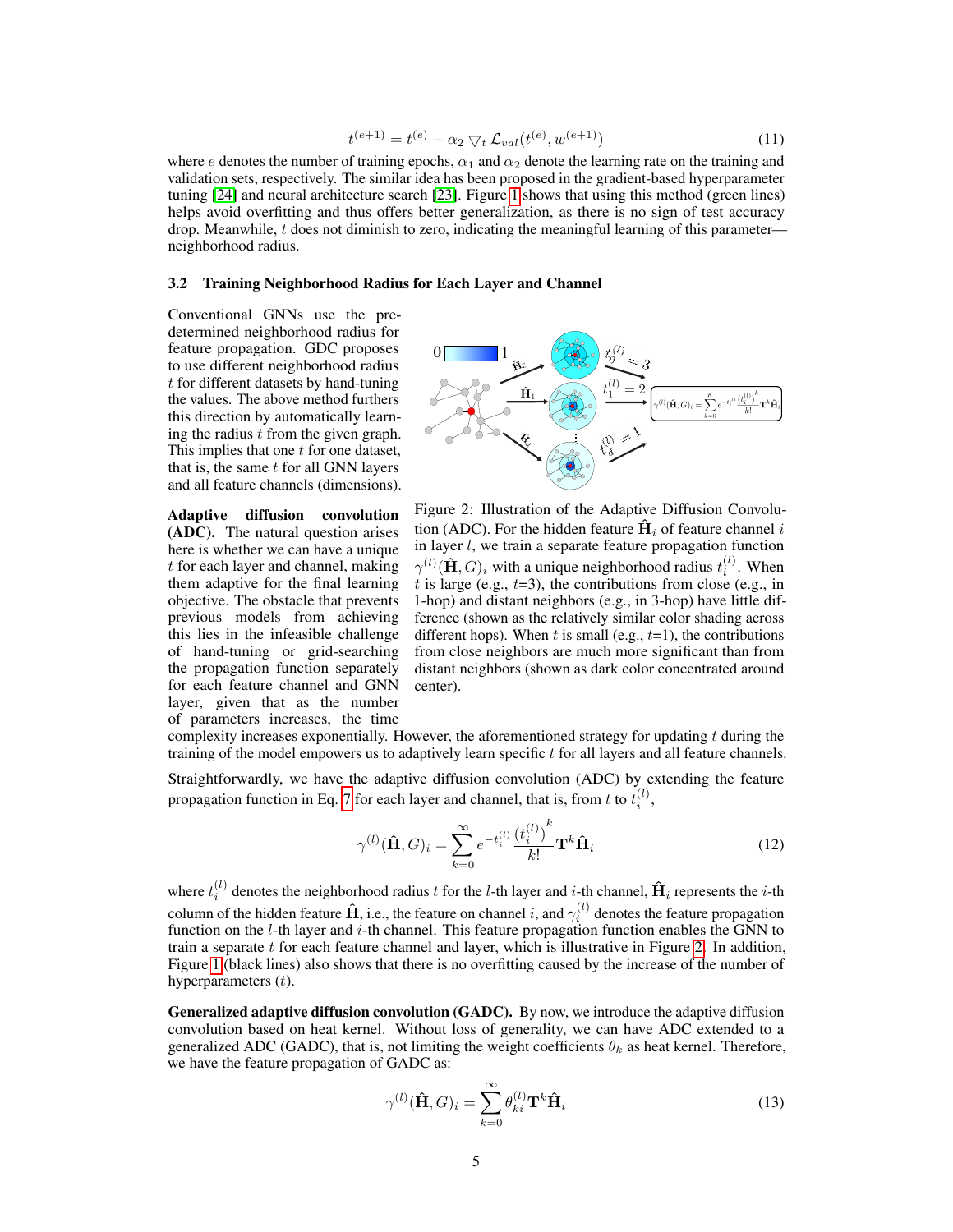<span id="page-5-0"></span>

|                                      |              |              |                |                | CORA CiteSeer PubMed Coauthor CS Amazon Computers Amazon Photo |                |
|--------------------------------------|--------------|--------------|----------------|----------------|----------------------------------------------------------------|----------------|
| #Nodes<br>#Edges                     | 2485<br>5069 | 2110<br>3668 | 19717<br>44324 | 18333<br>81894 | 13381<br>245778                                                | 7487<br>119043 |
| #Classes                             |              | 6            |                | 15             | 10                                                             | 8              |
| #Training-Nodes<br>#Validation-Nodes | 140<br>1360  | 120<br>1380  | 60<br>1440     | 300<br>4700    | 200<br>1300                                                    | 160<br>1340    |
| #Test-Nodes                          | 985          | 610          | 18217          | 13333          | 11881                                                          | 5987           |

Table 1: Dataset Statistics [\[29\]](#page-10-10)

<span id="page-5-2"></span>

Figure 3: Semi-supervised node classification accuracy, on original model or improved with GDC or our trainable heat kernel. Our improvement surplus GDC in most datasets and models.

where  $\theta_{ki}^{(l)}$  denotes the weight coefficient for k-hop neighbors on l-th layer and i-th channel. We restrict  $\sum_{k=0}^{\infty} \theta_{ki}^{(l)} = 1$  during training.

Implementation Details. As we operate differently on each channel, whether we propagate before or after the feature transformation function actually matters. Empirically, we find that propagating on the input channels generates better results than propagating on the output channels (Cf. Figure [7](#page-7-0) for details). Therefore, we swap the propagation and transformation steps in the original message passing networks from Eq. [1](#page-1-0) to:

<span id="page-5-3"></span>
$$
\mathbf{H}^{(l)} = \varphi^{(l)}(\gamma^{(l)}(\mathbf{H}^{(l-1)}, G))
$$
\n(14)

Additionally, calculating  $e^{-\mathbf{L}t}$  directly is infeasible for large graphs. Practically, we need to use the top- $K$  truncation to approximate the heat kernel, making ADC (Eq. [12\)](#page-4-1) and GADC (Eq[.13\)](#page-4-2) respectively updated as:

<span id="page-5-1"></span>
$$
\gamma^{(l)}(\hat{\mathbf{H}}, G)_i = \sum_{k=0}^K e^{-t_i^{(l)}} \frac{(t_i^{(l)})^k}{k!} \mathbf{T}^k \hat{\mathbf{H}}_i, \quad \gamma^{(l)}(\hat{\mathbf{H}}, G)_i = \sum_{k=0}^K \theta_{ki}^{(l)} \mathbf{T}^k \hat{\mathbf{H}}_i
$$
(15)

Similar to GDC, ADC and GADC are flexible components that can be directly plugged into existing GNN models, enabling them to adaptively learn the neighborhood radius for feature aggregation.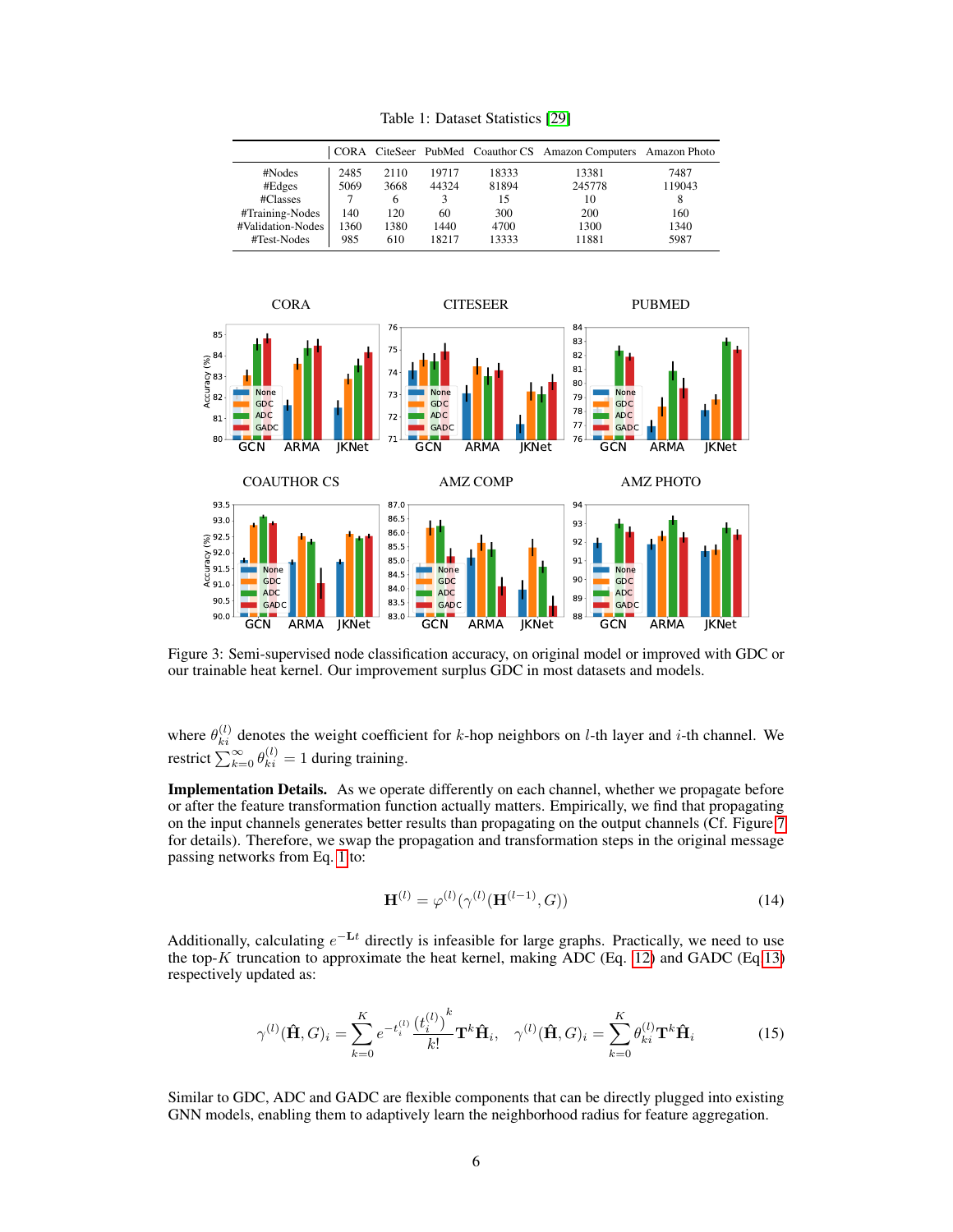<span id="page-6-0"></span>

Figure 4: (a) Fixing t to the initialization value. (b) Training one t for all layers. (c) Training one t for each layer. (d) Training a unique  $t$  for each feature channel and layer. (a) can be seen as GDC without sparsification. Results show that after removing sparsification in GDC, training  $t$  from data always helps improve performance.

# 4 Experiments

#### <span id="page-6-2"></span>4.1 Experimental setup

We follow the standard procedure to conduct experiments and report results. Same as GDC, each result is averaged across 100 random data splits and initializations. All baseline GNNs use the same hyperparameters as GDC's baseline model. We only compare with the heat kernel version of GDC. We set the learning rate of t equals to the learning rate of other parameters, which is 0.01. All results are calculated as averages with 95% confidence via bootstrapping.

The prediction task is focused on semi-supervised node classification. We use widely-adopted datasets including CORA, CiteSeer [\[28\]](#page-10-11), PubMed [\[25\]](#page-10-12), Coauthor CS, Amazon Computers and Amazon Photo [\[29\]](#page-10-10). Statistics of datasets are listed in Table [1.](#page-5-0) Same as GDC, we only use their largest connected components. The data is split to a development and test set. Development set contains 1500 nodes except Coauthor CS that contains 5000 nodes. The development set is split to a training set containing 20 nodes for each class and a validation set with remaining nodes.

We implement ADC and GADC on three models: GCN [\[19\]](#page-10-1), JKNet [\[38\]](#page-11-2) and ARMA [\[5\]](#page-9-8). We only replace original model's feature propagation function with ADC or GADC and preserve feature transformation function. The expansion step  $(K$  in Eq[.15\)](#page-5-1) is set to 10. We use early stopping with patience of 100 epochs. Different from GDC, we don't use GAT [\[32\]](#page-10-2) or GIN [\[37\]](#page-11-1), because GAT uses learned attention matrix instead of adjacency matrix and GDC's experiments show that GIN performs much worse than other models.

#### <span id="page-6-1"></span>4.2 Results

Figure [3](#page-5-2) reports the main results when applying GDC and the proposed ADC on GCN, ARMA, and JKNet. It shows that ADC significantly improves base GNNs and outperforms GDC on most cases. Compared to GADC, which has  $K \times$  more hyperparameters than ADC, ADC can match and achieve comparable or even better results.

In addition, we observe that the runs with low stopping epochs (less than 300) often perform worse than those with more stopping epochs. Forcing early stopping inactive in low epochs could help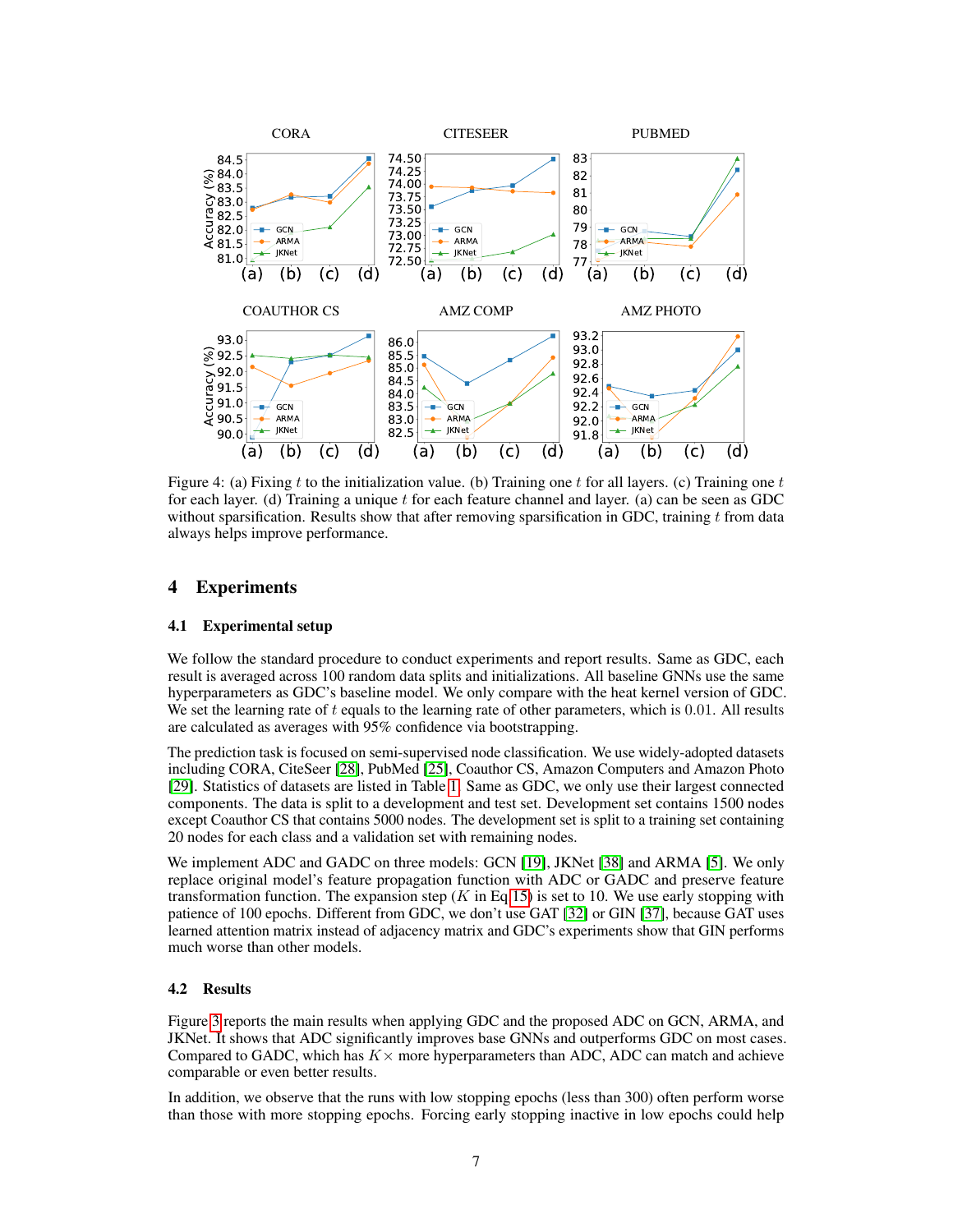<span id="page-7-1"></span>

Figure 5: Influence of the number of training nodes. X-axis denotes the number of nodes per class in training set. We fix the total number of development set (train + valid) to be the same. ADC constantly performs better than GDC and the original model (GCN) in most cases. This indicates that the advantage of ADC is not due to training more parameters on a large validation set.

<span id="page-7-2"></span>

Figure 6: Influence of the number of Taylor expansion steps on the trainable heat kernel in ADC. Increasing step number helps increase the accuracy in most cases.

increase the performance by a little. This suggests that the neighborhood radius  $t$  may need more training epochs, however, this contradicts with the early stopping strategy, which means high stopping epochs may cause  $w$  to overfitting. To make a straightforward and fair comparison, we do not use this training trick in our experiments.

Ablation study. The ablation studies on different diffusion setting are summarized in Figure [4.](#page-6-0) GDC can be seen as fixing  $t$  heat kernel with sparsification. The results suggest that GDC's performance is partly due to its sparsification on propagation matrix, because if we remove sparsification, training  $t$  for each feature channel and layer always performs better than fixing  $t$  to its initialization value. Figure [4](#page-6-0) also shows that by comparing the improvements brought by training  $t$  at different levels, training  $t$  for each channel and layer contributes the most to the performance improvements on the node classification task.

#### The influence of rate between training and validation

set. Because ADC trains a large number of hyperparameters on validation set, this may cause concerns about whether the improvement is due to overuse of the validation set. To verify that, we do the same experiment of Figure [3](#page-5-2) on different rates between training and validation sets, with same settings. We fix the total number of nodes of the development set and change the number of nodes per class in training set. As stated before, the development set contains 1500 nodes except Coauthor CS which has 5000 nodes. Results in Figure [5](#page-7-1) show that ADC constantly performs better than GDC and the original base GNN model (GCN) in most cases. This demonstrates that the advantage of ADC does not come from training more parameters on a large validation set.

The influence of expansion step. Do the long-distance neighbor nodes really help?  $K$  in Eq. [15](#page-5-1) denotes the expansion step or truncation step of Taylor expansion. By changing  $K$ , we could examine whether neighbors further than  $K$  step away really matter. Figure [6](#page-7-2) shows

<span id="page-7-0"></span>

Figure 7: Comparing propagating before or after feature transformation function on ADC + GCN, which means learn a separate propagation  $t$  for each input or output feature channel. Result shows that learning separate  $t$  on input channels performs better.

that increasing the step of Taylor expansion  $(K)$  often helps to increase accuracy. Nodes further than ten step away don't carry valuable information.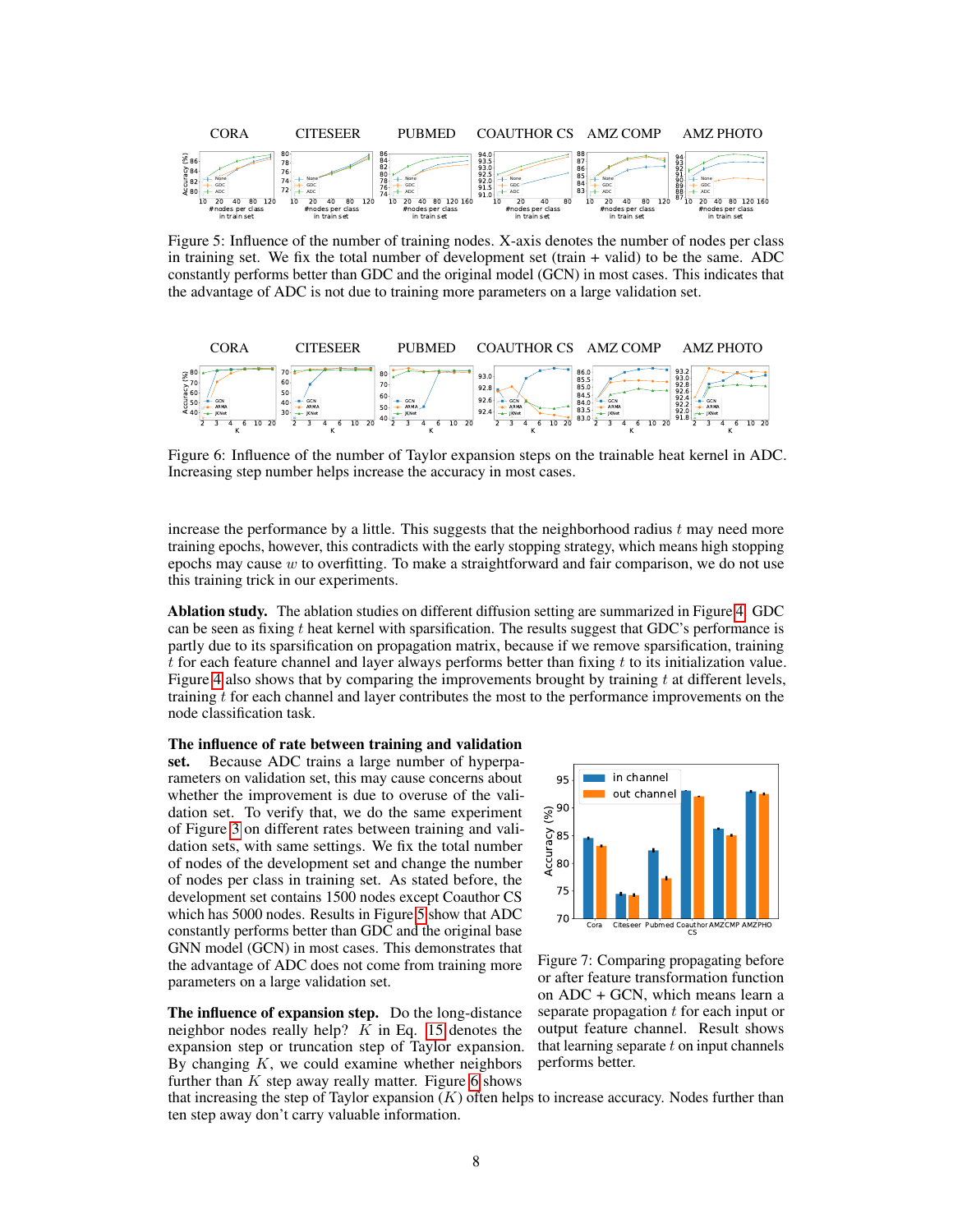The influence of propagation before or after transformation. As we discuss in Eq[.14,](#page-5-3) different from GCN, propagation before or after transformation does matter in our model, because this means learning unique  $t$  for each input feature channel or each output feature channel. Figure  $\tau$  shows that propagation before transformation performs better than propagation after transformation. This is probably because input feature's channel carries more diverse information.

# 5 Related Work

Bruna et al. [\[6\]](#page-9-3) first propose a spectral graph convolutional network, using back propagation to learn the kernel filter. Later, ChebyNet [\[12\]](#page-9-0) is proposed to leverage Chebyshev expansion to avoid the Laplacian eigendecomposition, which has high computational complexity. The graph convolutional network (GCN) [\[19\]](#page-10-1) go one step further by simplifying the kernel filter to the first-order of Chebyshev expansion. The graph attention networks (GAT) [\[32\]](#page-10-2) utilize self-attention layers to learn the importance of different nodes in neighborhood. GraphSAGE [\[15\]](#page-9-1) generalizes graph convolution from transductive tasks to inductive tasks. Different types of feature propagation model have been proposed and used in practice [\[20,](#page-10-13) [13,](#page-9-9) [33,](#page-10-14) [7,](#page-9-10) [16\]](#page-9-11).

In Chung et al.'s book [\[10\]](#page-9-12), the properties of heat kernel in graph have been discussed thoroughly. David et al. [\[31\]](#page-10-15) generalize windowed Fourier to graph with heat kernel. After GCN emerged, some graph convolution models integrating heat kernel have been proposed. GraphHeat [\[36\]](#page-11-3) leverages heat kernel to enforce smoothness in the signal variation on graph, which acts as a low-pass filter. GDC [\[21\]](#page-10-3) utilizes heat kernel as a special case of graph diffusion. In ProNE [\[39\]](#page-11-5), Chebyshev expansion is proposed to approximate heat kernel.

Using learned coefficients of k-hops neighbors instead of hand-tuned has already been discussed in some other graph learning tasks. AdaDIF [\[4\]](#page-9-13) proposes a class-specific adaptive diffusion method on label propagation. AGF [\[8\]](#page-9-14), also in label propagation, uses adaptive graph filters to form a global decision by combining decisions from multiple graph filters. In node embedding tasks, an attention-based model [\[1\]](#page-9-15) proposes to learn the length of random walk via backpropagation. PERDIF [\[26\]](#page-10-16) learns a personalized diffusion over item models for top-n recommendation. AptRank [\[18\]](#page-10-17) utilizes an adaptive diffusion method for protein function prediction. A recent work, GPR-GNN [\[9\]](#page-9-16), utilizes adaptive generalized PageRank, but focusing on handle heterophily and over-smoothing. None of the previous methods calculates gradients on validation set to prevent overfitting or treat each feature channel and layer separately.

# 6 Conclusion and Discussion

In this work, we propose to learn the neighborhood radius for the feature aggregation process in GNNs. Traditionally, the neighborhood radius is either pre-determined, e.g., GCN, or hand-tuned, e.g., GDC. To make it practically applicable to real-world problem settings, we present a general GNN plugin ADC that can automatically learn the neighborhood radius for each GNN layer and each feature channel. Similar to GDC, ADC is able to enhance any graph-based model, particularly GNNs. By directly plugging ADC into existing GNNs, the experiments and ablation studies show that learning unique neighborhood radius for each feature channel in each GNN layer consistently and significantly improves the performance for downstream graph mining tasks.

Notwithstanding the promising results, future works might lie in improving the training procedure, as we notice that the neighborhood radius sometimes requires more epochs to train than other parameters. One possible direction is to study how to automatically balance this with early stopping strategy.

In terms of societal impacts, the proposed technique ADC shares the same promises and potential issues with the general GNN research. Graphs are naturally used for abstracting and modeling relational and structured data, such as social networks, and graph neural networks, as a powerful tool for modeling graphs, may suffer from the privacy issues faced by the original social platforms or graph datasets. However, in general, we do not see ethical concerns or potential harms of the proposed technique.

For reproducibility, both the code and datasets (publicly available) used for experiments are included in the supplementary document.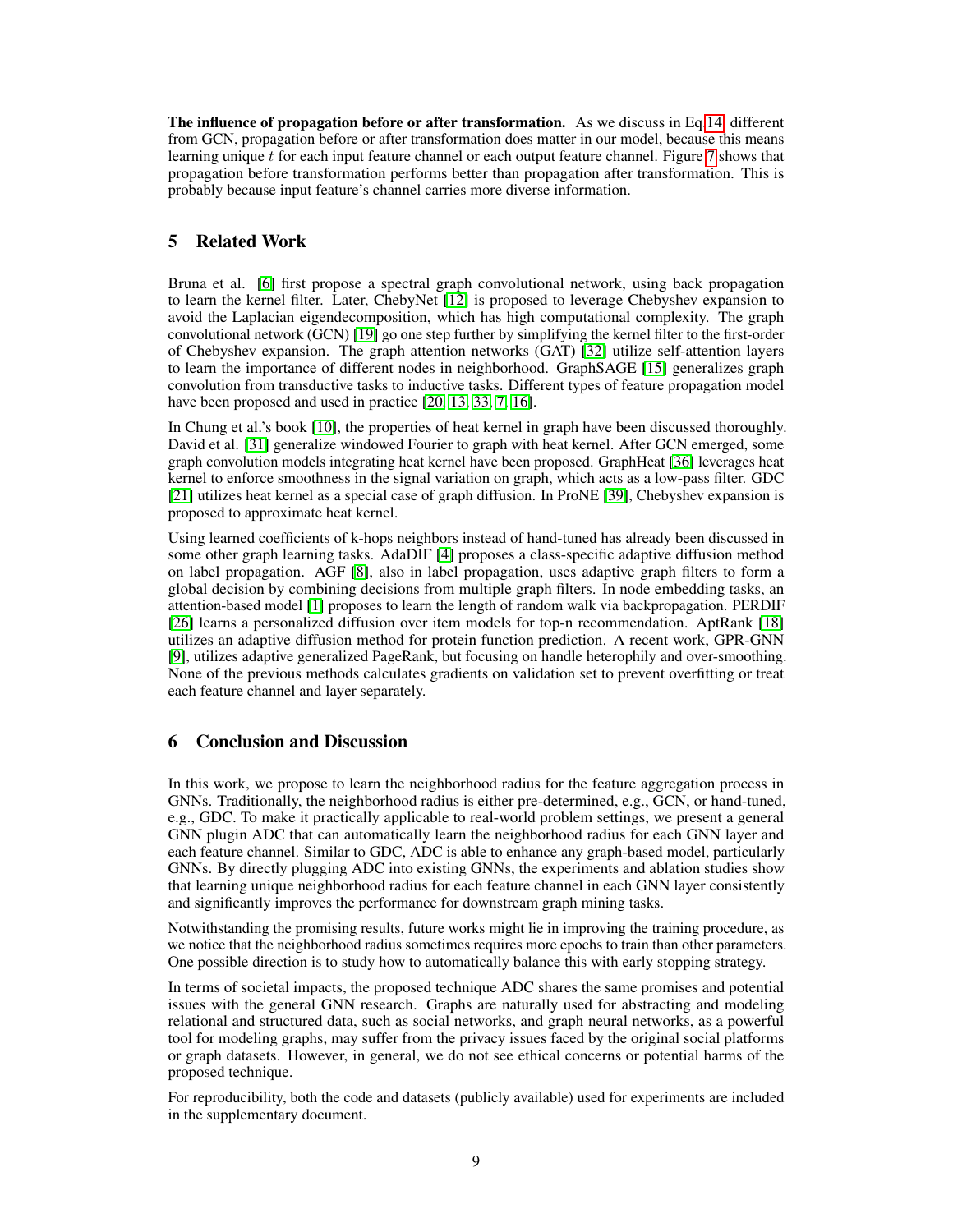# **References**

- <span id="page-9-15"></span>[1] Sami Abu-El-Haija, Bryan Perozzi, Rami Al-Rfou, and Alex Alemi. Watch your step: Learning node embeddings via graph attention. *arXiv preprint arXiv:1710.09599*, 2017.
- <span id="page-9-6"></span>[2] Sami Abu-El-Haija, Bryan Perozzi, Amol Kapoor, Hrayr Harutyunyan, Nazanin Alipourfard, Kristina Lerman, Greg Ver Steeg, and Aram Galstyan. Mixhop: Higher-order graph convolution architectures via sparsified neighborhood mixing. In *International Conference on Machine Learning (ICML)*, 2019.
- <span id="page-9-7"></span>[3] G Anandalingam and Terry L Friesz. Hierarchical optimization: An introduction. *Annals of Operations Research*, 34(1):1–11, 1992.
- <span id="page-9-13"></span>[4] Dimitris Berberidis, Athanasios N Nikolakopoulos, and Georgios B Giannakis. Adaptive diffusions for scalable learning over graphs. *IEEE Transactions on Signal Processing*, 67(5):1307– 1321, 2018.
- <span id="page-9-8"></span>[5] Filippo Maria Bianchi, Daniele Grattarola, Lorenzo Livi, and Cesare Alippi. Graph neural networks with convolutional arma filters. *arXiv preprint arXiv:1901.01343*, 2019.
- <span id="page-9-3"></span>[6] Joan Bruna, Wojciech Zaremba, Arthur Szlam, and Yann Lecun. Spectral networks and locally connected networks on graphs. In *International Conference on Learning Representations (ICLR2014), CBLS, April 2014*, 2014.
- <span id="page-9-10"></span>[7] Ming Chen, Zhewei Wei, Zengfeng Huang, Bolin Ding, and Yaliang Li. Simple and deep graph convolutional networks. In *International Conference on Machine Learning*, pages 1725–1735. PMLR, 2020.
- <span id="page-9-14"></span>[8] Siheng Chen, Aliaksei Sandryhaila, José MF Moura, and Jelena Kovačević. Adaptive graph filtering: Multiresolution classification on graphs. In *2013 IEEE Global Conference on Signal and Information Processing*, pages 427–430. IEEE, 2013.
- <span id="page-9-16"></span>[9] Eli Chien, Jianhao Peng, Pan Li, and Olgica Milenkovic. Adaptive universal generalized pagerank graph neural network. In *International Conference on Learning Representations*, 2021.
- <span id="page-9-12"></span>[10] Fan RK Chung and Fan Chung Graham. *Spectral graph theory*. Number 92. American Mathematical Soc., 1997.
- <span id="page-9-5"></span>[11] Benoît Colson, Patrice Marcotte, and Gilles Savard. An overview of bilevel optimization. *Annals of operations research*, 153(1):235–256, 2007.
- <span id="page-9-0"></span>[12] Michaël Defferrard, Xavier Bresson, and Pierre Vandergheynst. Convolutional neural networks on graphs with fast localized spectral filtering. In *Proceedings of the 30th International Conference on Neural Information Processing Systems*, pages 3844–3852, 2016.
- <span id="page-9-9"></span>[13] Wenzheng Feng, Jie Zhang, Yuxiao Dong, Yu Han, Huanbo Luan, Qian Xu, Qiang Yang, Evgeny Kharlamov, and Jie Tang. Graph random neural networks for semi-supervised learning on graphs. In H. Larochelle, M. Ranzato, R. Hadsell, M. F. Balcan, and H. Lin, editors, *Advances in Neural Information Processing Systems*, volume 33, pages 22092–22103. Curran Associates, Inc., 2020.
- <span id="page-9-2"></span>[14] Justin Gilmer, Samuel S Schoenholz, Patrick F Riley, Oriol Vinyals, and George E Dahl. Neural message passing for quantum chemistry. In *International Conference on Machine Learning*, pages 1263–1272. PMLR, 2017.
- <span id="page-9-1"></span>[15] William L Hamilton, Rex Ying, and Jure Leskovec. Inductive representation learning on large graphs. *arXiv preprint arXiv:1706.02216*, 2017.
- <span id="page-9-11"></span>[16] Kaveh Hassani and Amir Hosein Khasahmadi. Contrastive multi-view representation learning on graphs. In *International Conference on Machine Learning*, pages 4116–4126. PMLR, 2020.
- <span id="page-9-4"></span>[17] Mikael Henaff, Joan Bruna, and Yann LeCun. Deep convolutional networks on graph-structured data. *arXiv preprint arXiv:1506.05163*, 2015.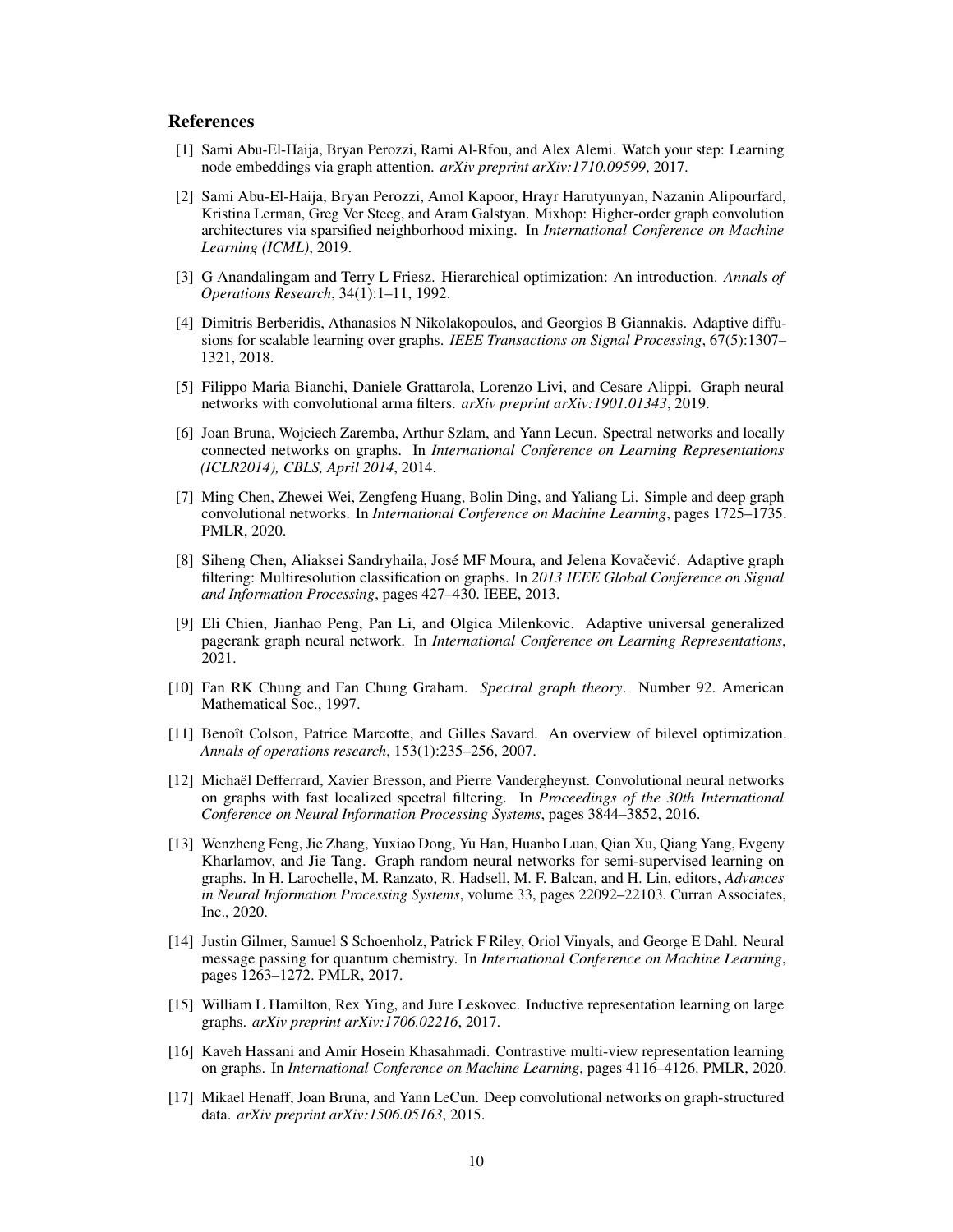- <span id="page-10-17"></span>[18] Biaobin Jiang, Kyle Kloster, David F Gleich, and Michael Gribskov. Aptrank: an adaptive pagerank model for protein function prediction on bi-relational graphs. *Bioinformatics*, 33(12):1829–1836, 2017.
- <span id="page-10-1"></span>[19] Thomas N. Kipf and Max Welling. Semi-supervised classification with graph convolutional networks. In *International Conference on Learning Representations (ICLR)*, 2017.
- <span id="page-10-13"></span>[20] Johannes Klicpera, Aleksandar Bojchevski, and Stephan Günnemann. Predict then propagate: Graph neural networks meet personalized pagerank. *arXiv preprint arXiv:1810.05997*, 2018.
- <span id="page-10-3"></span>[21] Johannes Klicpera, Stefan Weiß enberger, and Stephan Günnemann. Diffusion improves graph learning. In H. Wallach, H. Larochelle, A. Beygelzimer, F. d'Alché-Buc, E. Fox, and R. Garnett, editors, *Advances in Neural Information Processing Systems*, volume 32. Curran Associates, Inc., 2019.
- <span id="page-10-6"></span>[22] Risi Imre Kondor and John Lafferty. Diffusion kernels on graphs and other discrete structures. In *Proceedings of the 19th international conference on machine learning*, volume 2002, pages 315–322, 2002.
- <span id="page-10-9"></span>[23] Hanxiao Liu, Karen Simonyan, and Yiming Yang. Darts: Differentiable architecture search. *arXiv preprint arXiv:1806.09055*, 2018.
- <span id="page-10-8"></span>[24] Jelena Luketina, Mathias Berglund, Klaus Greff, and Tapani Raiko. Scalable gradient-based tuning of continuous regularization hyperparameters. In *International conference on machine learning*, pages 2952–2960. PMLR, 2016.
- <span id="page-10-12"></span>[25] Galileo Namata, Ben London, Lise Getoor, Bert Huang, and UMD EDU. Query-driven active surveying for collective classification. In *10th International Workshop on Mining and Learning with Graphs*, volume 8, 2012.
- <span id="page-10-16"></span>[26] Athanasios N Nikolakopoulos, Dimitris Berberidis, George Karypis, and Georgios B Giannakis. Personalized diffusions for top-n recommendation. In *Proceedings of the 13th ACM Conference on Recommender Systems*, pages 260–268, 2019.
- <span id="page-10-5"></span>[27] Lawrence Page, Sergey Brin, Rajeev Motwani, and Terry Winograd. The pagerank citation ranking: Bringing order to the web. Technical report, Stanford InfoLab, 1999.
- <span id="page-10-11"></span>[28] Prithviraj Sen, Galileo Namata, Mustafa Bilgic, Lise Getoor, Brian Galligher, and Tina Eliassi-Rad. Collective classification in network data. *AI magazine*, 29(3):93–93, 2008.
- <span id="page-10-10"></span>[29] Oleksandr Shchur, Maximilian Mumme, Aleksandar Bojchevski, and Stephan Günnemann. Pitfalls of graph neural network evaluation. *arXiv preprint arXiv:1811.05868*, 2018.
- <span id="page-10-0"></span>[30] Nino Shervashidze, Pascal Schweitzer, Erik Jan Van Leeuwen, Kurt Mehlhorn, and Karsten M Borgwardt. Weisfeiler-lehman graph kernels. *Journal of Machine Learning Research*, 12(9), 2011.
- <span id="page-10-15"></span>[31] David I Shuman, Benjamin Ricaud, and Pierre Vandergheynst. Vertex-frequency analysis on graphs. *Applied and Computational Harmonic Analysis*, 40(2):260–291, 2016.
- <span id="page-10-2"></span>[32] Petar Veličković, Guillem Cucurull, Arantxa Casanova, Adriana Romero, Pietro Liò, and Yoshua Bengio. Graph Attention Networks. *International Conference on Learning Representations*, 2018. accepted as poster.
- <span id="page-10-14"></span>[33] Petar Velickovic, William Fedus, William L Hamilton, Pietro Liò, Yoshua Bengio, and R Devon Hjelm. Deep graph infomax. In *ICLR (Poster)*, 2019.
- <span id="page-10-7"></span>[34] Widder and David Vernon. *The heat equation*, volume 67. Academic Press, 1976.
- <span id="page-10-4"></span>[35] Felix Wu, Amauri Souza, Tianyi Zhang, Christopher Fifty, Tao Yu, and Kilian Weinberger. Simplifying graph convolutional networks. In *Proceedings of the 36th International Conference on Machine Learning*, pages 6861–6871. PMLR, 2019.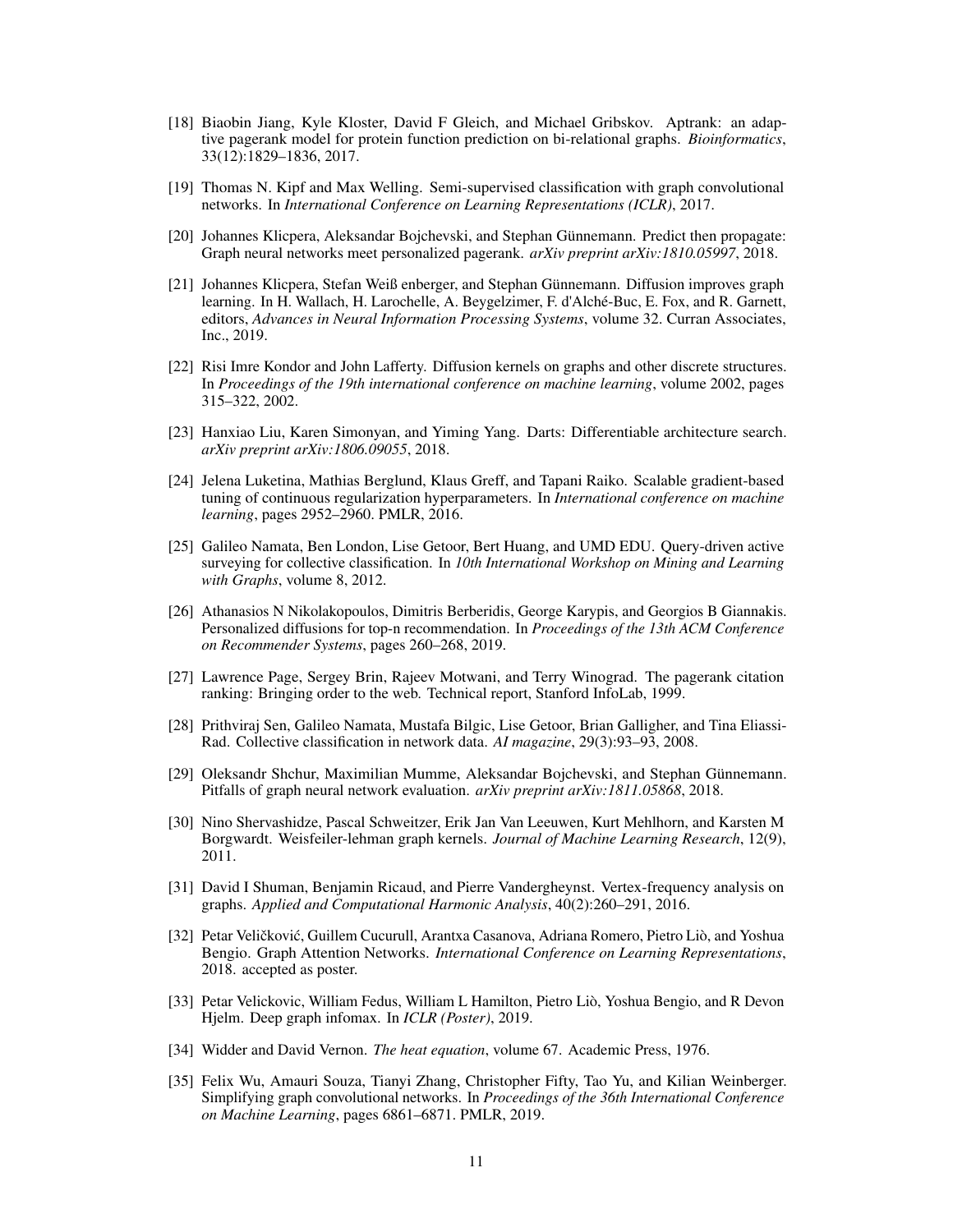- <span id="page-11-3"></span>[36] Bingbing Xu, Huawei Shen, Qi Cao, Keting Cen, and Xueqi Cheng. Graph convolutional networks using heat kernel for semi-supervised learning. *arXiv preprint arXiv:2007.16002*, 2020.
- <span id="page-11-1"></span>[37] Keyulu Xu, Weihua Hu, Jure Leskovec, and Stefanie Jegelka. How powerful are graph neural networks? In *International Conference on Learning Representations*, 2019.
- <span id="page-11-2"></span>[38] Keyulu Xu, Chengtao Li, Yonglong Tian, Tomohiro Sonobe, Ken-ichi Kawarabayashi, and Stefanie Jegelka. Representation learning on graphs with jumping knowledge networks. In *International Conference on Machine Learning*, pages 5453–5462. PMLR, 2018.
- <span id="page-11-5"></span>[39] Jie Zhang, Yuxiao Dong, Yan Wang, Jie Tang, and Ming Ding. Prone: Fast and scalable network representation learning. In *IJCAI*, volume 19, pages 4278–4284, 2019.
- <span id="page-11-4"></span>[40] Jialin Zhao, Yuxiao Dong, Jie Tang, Ming Ding, and Kuansan Wang. Generalizing graph convolutional networks via heat kernel, 2021.
- <span id="page-11-0"></span>[41] Xiaojin Jerry Zhu. Semi-supervised learning literature survey. 2005.

# **Checklist**

1. For all authors...

- (a) Do the main claims made in the abstract and introduction accurately reflect the paper's contributions and scope? [Yes]
- (b) Did you describe the limitations of your work? [Yes] In the first part of section [4.2,](#page-6-1) we discuss our training procedure still has a lot to improve and when it will have poor performance.
- (c) Did you discuss any potential negative societal impacts of your work? [Yes] We discuss in conclusion section.
- (d) Have you read the ethics review guidelines and ensured that your paper conforms to them? [Yes]
- 2. If you are including theoretical results...
	- (a) Did you state the full set of assumptions of all theoretical results? [Yes] The only assumption we make is that by using heat kernel, we assume the feature propagation on graphs follow Newton's law of cooling. See equation [4.](#page-2-2)
	- (b) Did you include complete proofs of all theoretical results? [Yes]
- 3. If you ran experiments...
	- (a) Did you include the code, data, and instructions needed to reproduce the main experimental results (either in the supplemental material or as a URL)? [Yes] We include all the codes needed for reproduction in supplemental material. The hyperparameters are listed in appendix.
	- (b) Did you specify all the training details (e.g., data splits, hyperparameters, how they were chosen)? [Yes] See section [4.1](#page-6-2) and appendix.
	- (c) Did you report error bars (e.g., with respect to the random seed after running experiments multiple times)? [Yes] Our figure [3](#page-5-2) contains error bars. Results in tabular form are presented in appendix.
	- (d) Did you include the total amount of compute and the type of resources used (e.g., type of GPUs, internal cluster, or cloud provider)? [Yes] See appendix.
- 4. If you are using existing assets (e.g., code, data, models) or curating/releasing new assets...
	- (a) If your work uses existing assets, did you cite the creators? [Yes]
	- (b) Did you mention the license of the assets? [Yes]
	- (c) Did you include any new assets either in the supplemental material or as a URL? [No]
	- (d) Did you discuss whether and how consent was obtained from people whose data you're using/curating? [N/A] They are all public datasets.
	- (e) Did you discuss whether the data you are using/curating contains personally identifiable information or offensive content? [N/A]